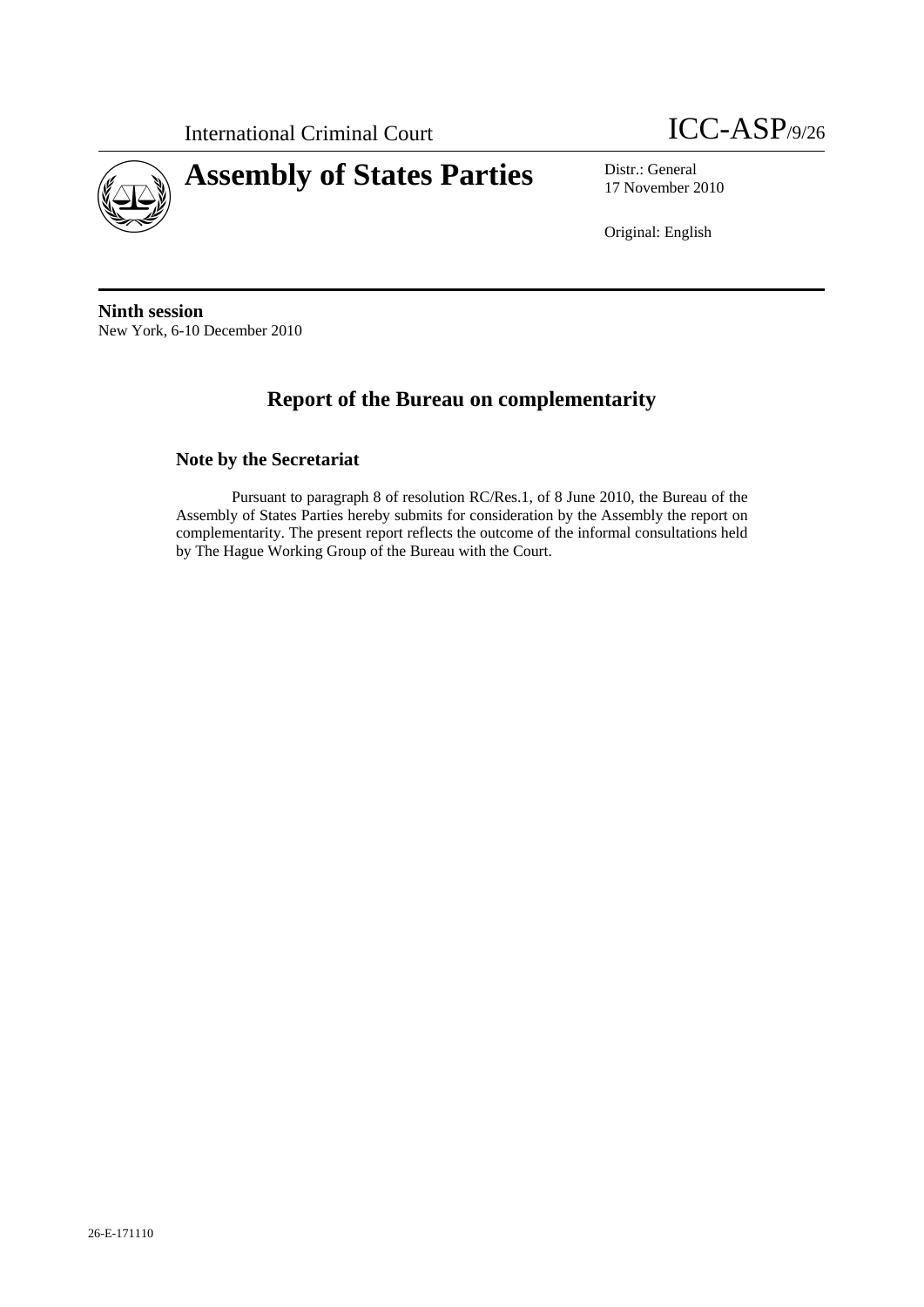## **I. Background**

1. At its eighth session, the Assembly of States Parties ("the Assembly") decided to include in the stocktaking exercise of the Review Conference the issue of complementarity. This served as an opportunity to reflect on the success and challenges of the Rome Statute system in relation to the principle of complementarity, the cornerstone of the Rome Statute system.

2. Preparations for the Review Conference held in Kampala from 31 May to 11 June 2010 contributed to significant developments in relation to complementarity and to developments in the discussion about a concept of "positive complementarity".<sup>1</sup> In preparation for the Review Conference, extensive consultations were undertaken by the cofocal points, Denmark and South Africa with representatives of States Parties, the organs of the Court, international organizations, non-States Parties and non-governmental organizations.

3. As a result of these consultations and in preparation for the Review Conference, the Assembly adopted during the resumed eighth session a Bureau report on "Taking stock of the principle of complementarity: bridging the impunity gap" and a draft resolution.

## **II. Review Conference Outcomes**

4. On 8 June 2010 at its  $9<sup>th</sup>$  plenary meeting, the Review Conference adopted the resolution on complementarity following a panel debate on complementarity held on 3 June  $2010.<sup>2</sup>$ 

5. The Review Conference was successful as progress was made in acknowledging the role of States in making the Rome Statute system work and strengthening national jurisdictions to fight impunity. The Review Conference resolution on complementarity recognized the need for additional measures to be taken at the national level in combating impunity and the desirability of States assisting each other in this regard. This has given effect to the Rome Statute's fourth preambular paragraph:

"*Affirming* that the most serious crimes of concern to the international community as a whole must not go unpunished and that their effective prosecution must be ensured by taking measures at the national level and by enhancing international cooperation."

6. During the Review Conference stocktaking exercise, the topics of Cooperation and the Impact of the Rome Statute system on victims and affected communities also touched on the necessity to strengthen national jurisdictions. It became clear that these issues are linked and contribute to a comprehensive view on the ways that the capacity at the national level could be strengthened in relation to the Rome Statute.

7. The Review Conference resolution on complementarity contains three operative elements in paragraphs 8, 9 and 10. In operative paragraph 8, States Parties of the Review Conference, "encouraged the Court, States Parties and other stakeholders, including international organizations and civil society to further explore ways in which to enhance the capacity of national jurisdictions to investigate and prosecute serious crimes of international concern as set out in the Report of the Bureau on complementarity, including its recommendations."

8. Since the Review Conference the topic of complementarity and the discussion of a concept of positive complementarity have generated much interest from States, international and regional organizations as well as civil society. Consequently, the "exploring of ways to enhance capacity at the national level" has already begun. Recent meetings at the Commonwealth Secretariat incorporated discussions on strengthening the capacity of national jurisdictions. During the month of October 2010, the International

 $\overline{a}$ 

<sup>&</sup>lt;sup>1</sup> For the purposes of this paper, "positive complementarity", as referenced in the Bureau report on, "Taking stock of the principle of complementarity: bridging the impunity gap" (ICC-ASP/8/51) refers to all activities/actions whereby national jurisdictions are strengthened and enabled to conduct genuine national investigations and trials of crimes included in the Rome Statute.

 $2$  RC/Res.1.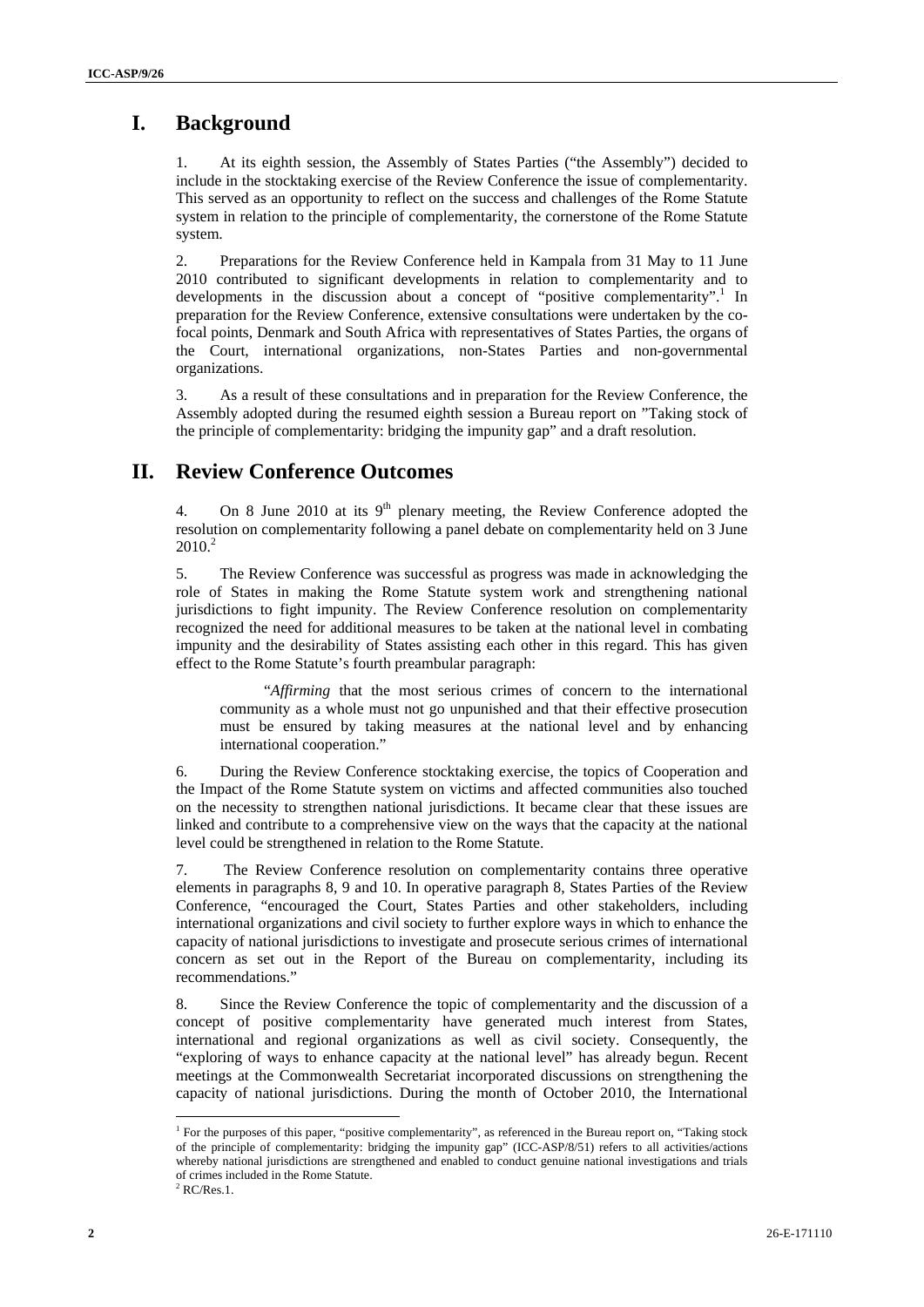Center for Transitional Justice ("ICTJ") hosted a high-level retreat with the aim of bringing different role players together to explore synergies between States, civil society and international organizations in building capacity for Rome Statute crimes. Such discussions should bear in mind that the Court is not a development agency and that capacity building of national jurisdictions is for other actors as set out in the Bureau report on complementarity.

9. There is also an increasing awareness that building national capacity with regard to Rome Statute crimes requires a targeted approach providing the necessary expertise required in this area. Consequently, there would be a need to ensure that rule-of-law programmes take into account the specific needs of investigating and prosecuting such crimes and bringing the cases to a successful conclusion. In addition, it would over time, as experience grows, be possible to identify best practices with regard to investigations and prosecutions at the national level and how States can and should assist each other in building capacity in this area.

10. States Parties at the Review Conference requested the Secretariat of the Assembly to, "within existing resources facilitate the exchange of information between the Court, States Parties and other stakeholders, including international organizations and civil society, aimed at strengthening domestic jurisdictions" and requested "the Secretariat of the Assembly to report to the tenth session of the Assembly on progress in this regard". The focal points and Secretariat of the Assembly have already had preliminary discussions in this regard and the Secretariat is developing a process for soliciting information from the relevant actors.

11. More guidance will need to be given to the Secretariat to ensure that there is a proactive solicitation of information and awareness raising, as well as a process of distilling best practices in building capacity in the area of Rome Statute crimes. More efforts would also be needed in identifying and exploring synergies with organizations which are already involved in capacity building in this area. The focal points have held consultations with the Secretariat of the Assembly and have requested preliminary a paper from the Secretariat as a basis for discussion during the inter-sessional period. Cooperation between the States, the Court and the Assembly is necessary to develop the role of the Secretariat in a beneficial way.

12. The Bureau has been tasked with continuing a dialogue with the Court and other stakeholders on the issue of complementarity and States Parties have invited the Court to present to the Assembly at its tenth session, as appropriate, a report in this regard. Such a dialogue is an ongoing process which can take place both within the Assembly on the basis of the activities of the Secretariat and the focal points as well as in other relevant fora.

13. Clearly the Court and the Assembly are not development cooperation agencies, and hence their role in the practical aspects of strengthening national jurisdictions will be very limited. This must be the responsibility of dedicated rule-of-law actors. Nevertheless, States Parties are in a unique position not only to further the understanding of the Rome Statute system and the principle of complementarity, but also – together with the Court and through continued dialogue – to catalyse domestic prosecutions and provide a better understanding of the needs of domestic jurisdictions in this regard as described in the Bureau report on complementarity. The focal points have held consultations with the different organs of the Court and have requested preliminary papers from the Court as a basis for discussion during the coming inter-sessional period.

14. In addition, and with a view to not only implementing the resolution on complementarity but also give practical meaning to the strengthening of domestic jurisdictions, other actors need to be involved in the process. These could for instance be relevant UN organizations, regional organizations, national donor agencies, civil society and academic institutions. A balance needs to be struck whereby each organization stays within its mandate while ensuring a coherent and holistic approach to complementarity. Activities in this regard have already been carried out – for instance the complementarity retreat organized by the ICTJ in New York in October 2010 with the participation of the Court, the Assembly representatives, States Parties and UN organizations, as mentioned above (the report from the ICTJ meeting is forthcoming).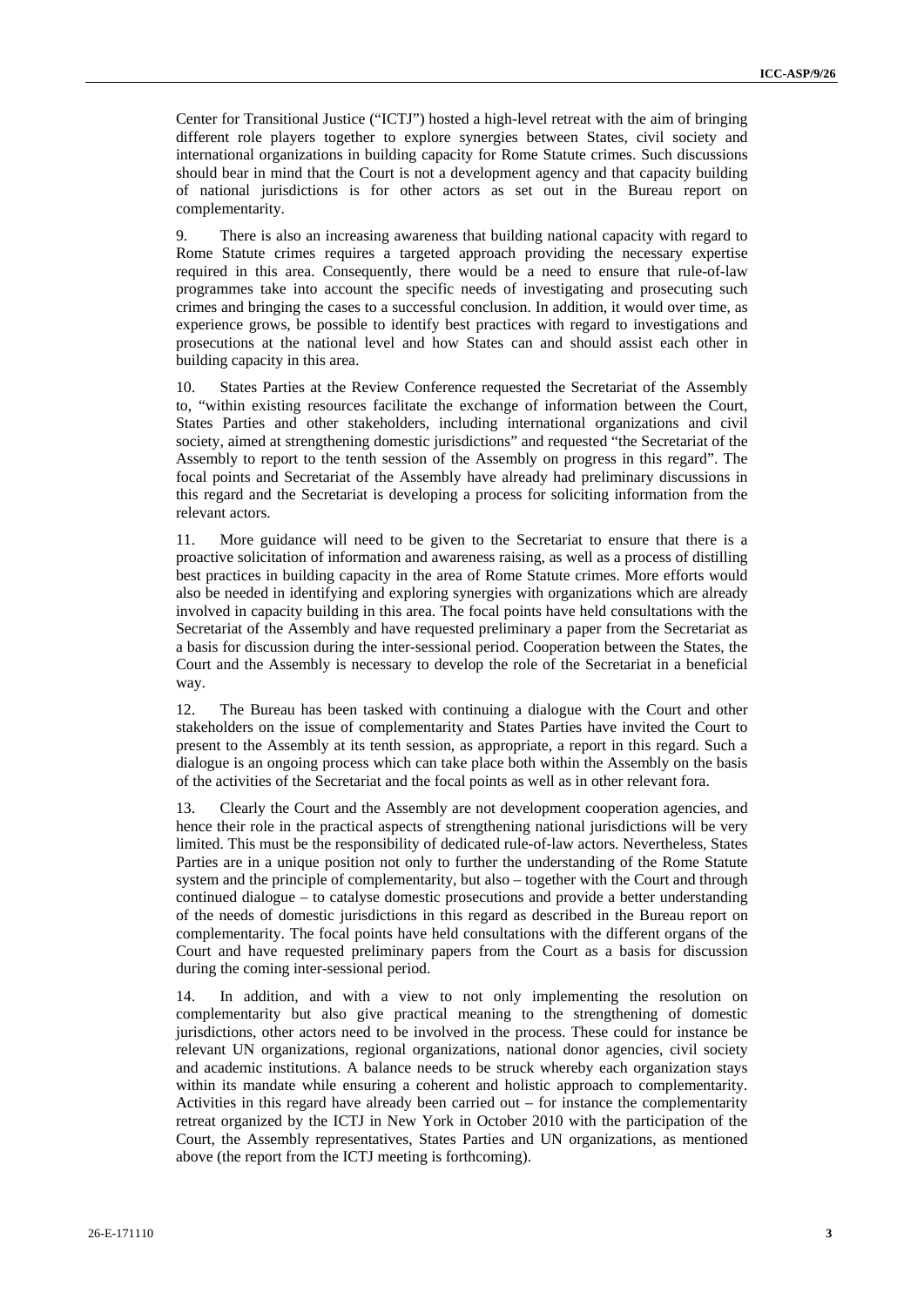15. A role for the Secretariat and the focal points could be envisaged in including such events in the information sharing function and in the reporting to the Assembly.

## **III. Pledges on complementarity**

16. During the general debate of the Review Conference and during the pledges made to the Conference many States Parties, non-States Parties and other stakeholders made specific reference to steps taken or actions contemplated with regard to complementarity. In one instance, a pledge was made in respect of positive complementarity. Some other pledges included commitments with regard to implementing legislation, the support of initiatives to enhance national capacity to investigate and prosecute Rome Statute crimes and other forms of capacity building efforts.

## **IV. Future work on complementarity**

17. The Review Conference resolution on complementarity sets out a substantial area of future work on complementarity, as indicated above. It also requested the Court and the Secretariat to submit reports to the Assembly at its tenth session. The focal points propose to take up the issues identified in resolution RC/Res.1 in the coming year. Three issues arising from the resolution on complementarity adopted at Kampala require further consideration.

#### **A. Dialogue between stakeholders**

18. The modalities for an enhanced dialogue among all relevant stakeholders on strengthening capacity of domestic jurisdictions in respect of Rome Statute crimes would need to be further explored. Included in this dialogue should be practical steps to strengthen national jurisdictions and how these could be prioritized.

19. Further work would also need to be undertaken with regard to complementarity initiatives by other organizations, donors and academic institutions, and how synergies could be explored in this regard.

20. Many actors, including donors, international organizations and academic institutions have already undertaken efforts in relation to complementarity, and drawing on the lessons learned and the knowledge accumulated as a result of this would greatly diminish the burden on the Secretariat while adding much value. Some of these activities were highlighted in the compilation paper distributed by the focal points prior to Kampala and/or were presented during various events during the Review Conference.

21. It is worth noting that other fora dealing with issues such as piracy, narcotics trafficking and terrorism (such as the UN Counter-Terrorism Committee and its Executive Directorate) have established practices aimed at building national capacity, which may provide valuable lessons for the Rome Statute system.

22. The issue of addressing the challenge of political will could also be a subject of further dialogue between the relevant stakeholders.

### **B. Activities of the Court**

23. The various organs of the Court are already within the course of their core activities carrying out certain "complementarity related initiatives". Consequently, while the role of the Court is indeed limited as set out in the Bureau report, the Court does posses relevant information from contacts with the authorities of situation countries and other States Parties. The Office of the Prosecutor has included a concept of "positive complementarity" as one of the four key principles upon which the Prosecutorial Strategy is based.<sup>3</sup> The other organs of the Court have informed that they do undertake some activities within their respective mandates in relation to strengthening national jurisdictions to enable them to

 $\overline{a}$ 

<sup>3</sup> See: Prosecutorial Strategy 2009 – 2012 at http://www.icc-cpi.int/NR/rdonlyres/66A8DCDC-3650-4514-AA62- D229D1128F65/281506/OTPProsecutorialStrategy20092013.pdf .